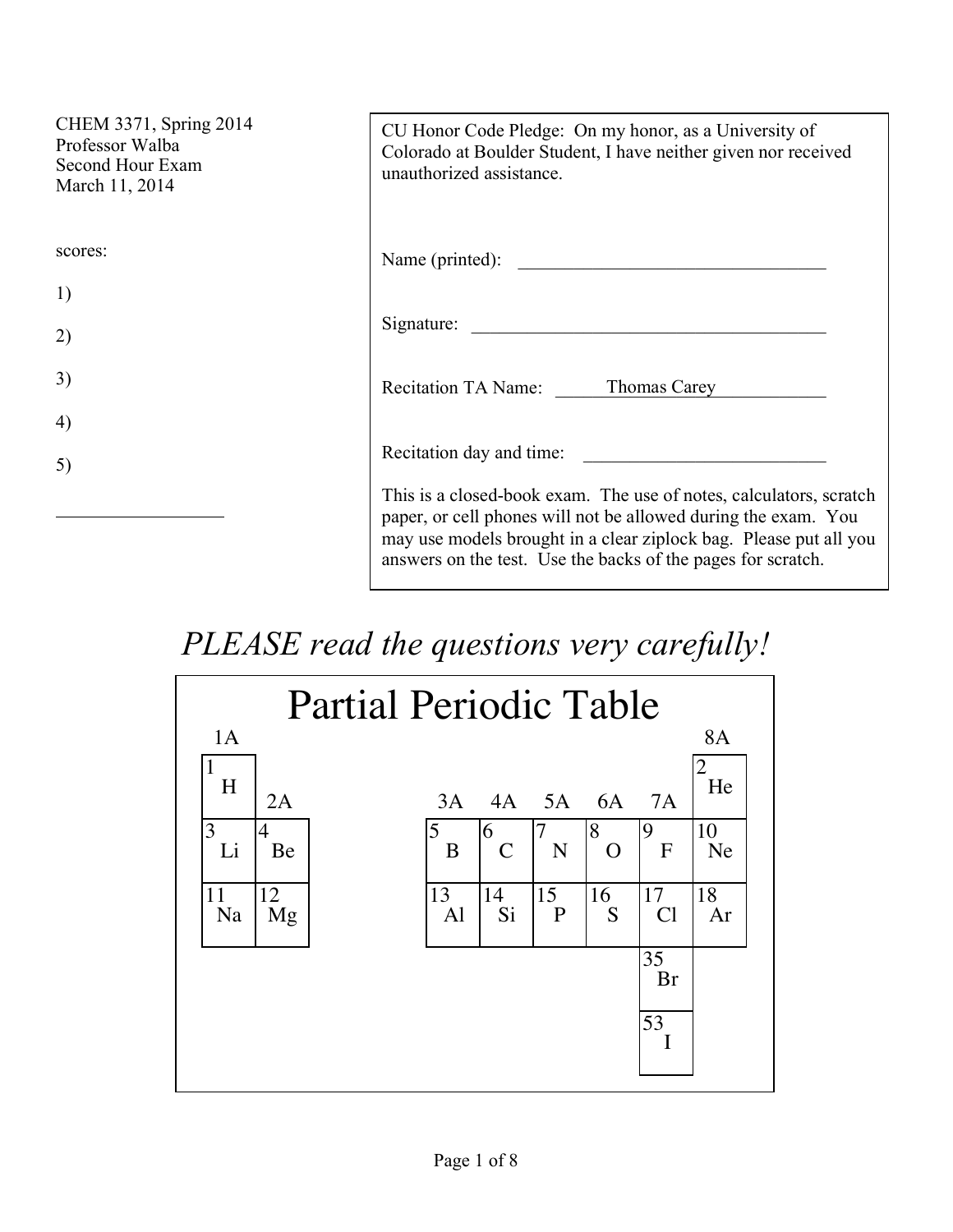1 (20 pts) a) Acetone (**1**) in water reacts in the presence of a trace of acid to give an equilibrium mixture with acetone hydrate (**2**).



Propose an arrow-pushing mechanism for the transformation of acetone to the hydrate.

b) The reaction given in part a) is very general for ketones and aldehydes, but the equilibrium constant can be drastically different depending upon the structure of the carbonyl compound. The equilibrium constant for hydrate formation is determined by many factors, including e.g. steric strain in the tetrahedral hydrate relative to the trigonal carbonyl compound. However, for most ketones and aldehydes the equilibrium concentration of hydrate is determined mainly by the **stability** of the carbonyl group (a **less stable** carbonyl group gives a **higher concentration** of hydrate). In determining relative stability of the carbonyl groups of two carbonyl compounds, one should examine the important charge-separated resonance contributor to the structure of the carbonyl compound, and using this, determine the relative stability of the two carbonyl groups.

For each of the following pairs of carbonyl compounds, circle the compound that would show the highest concentration of hydrate at equilibrium.

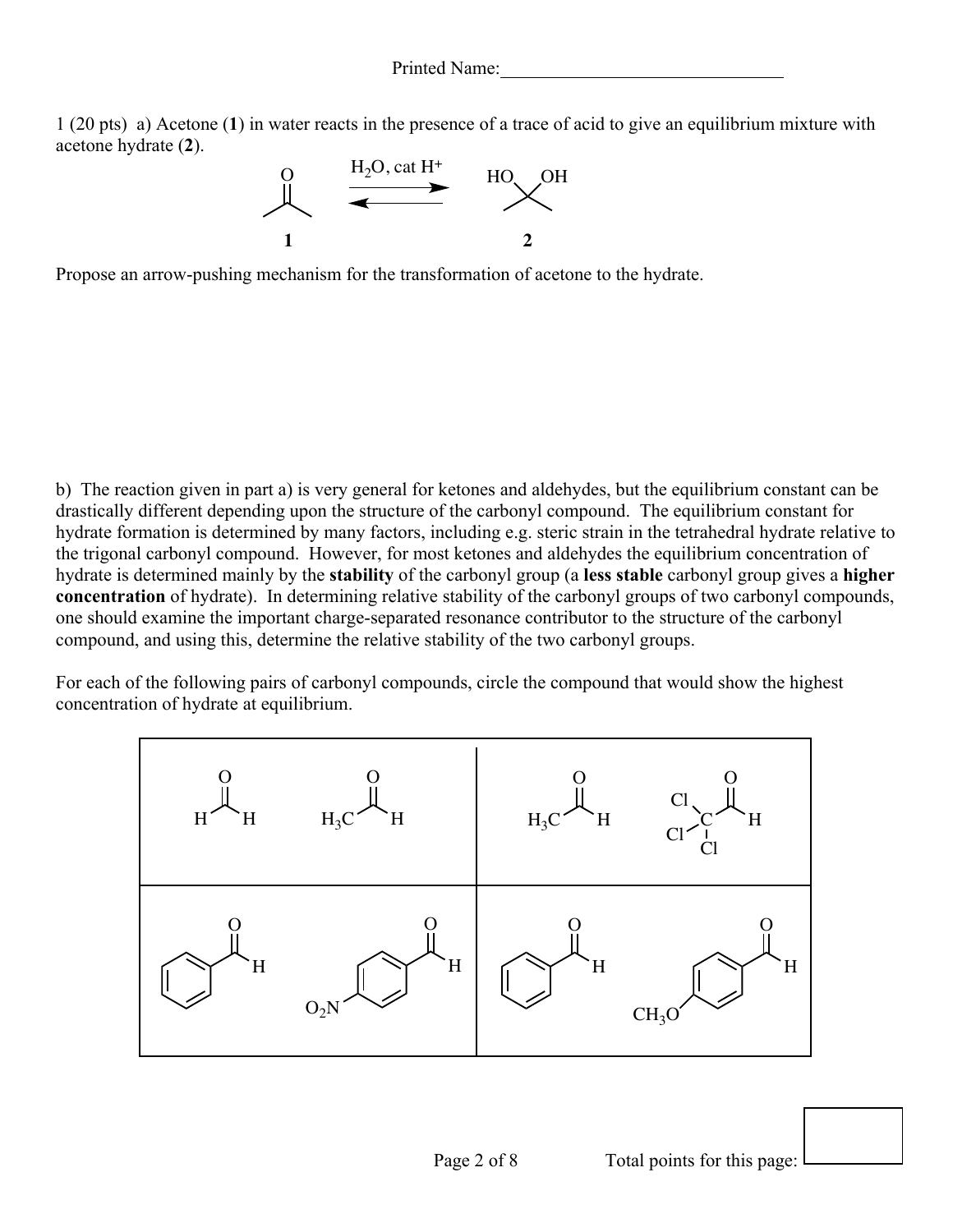2) (20 pts) Give the single major product of each of the following reactions, carefully showing stereochemistry if appropriate. If a racemate is formed, show only one enantiomer, and label it "rac."

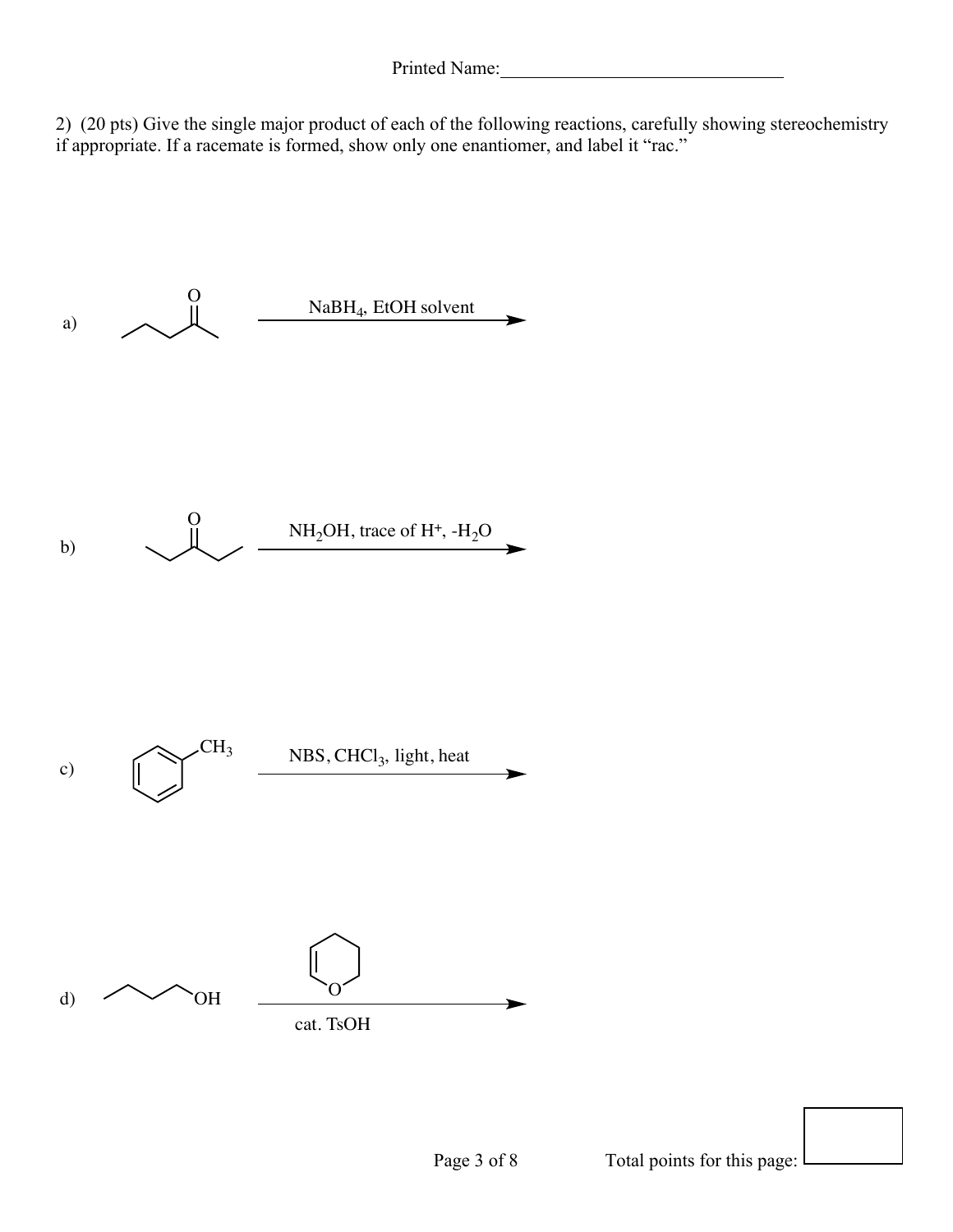3) (20 pts) Propose reagents for accomplishing each of the following transformations. Make your reactions efficient (i.e. the target product should be the major product). More than one step may be required. Assume chiral starting materials or products are single pure enantiomers unless they are labeled "rac."

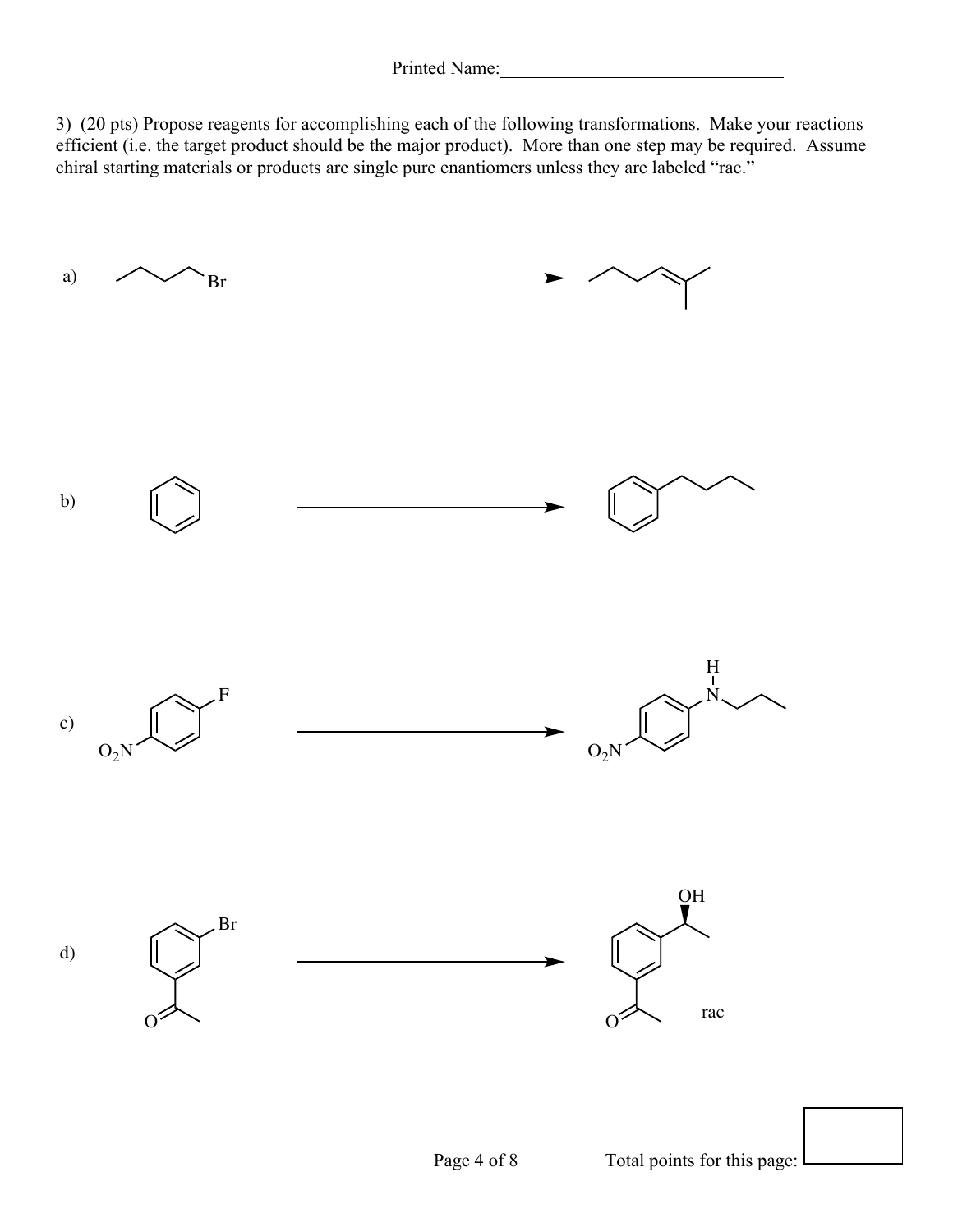4) (20 pts) Propose an arrow-pushing mechanism for each of the following reactions. (continued on next page)

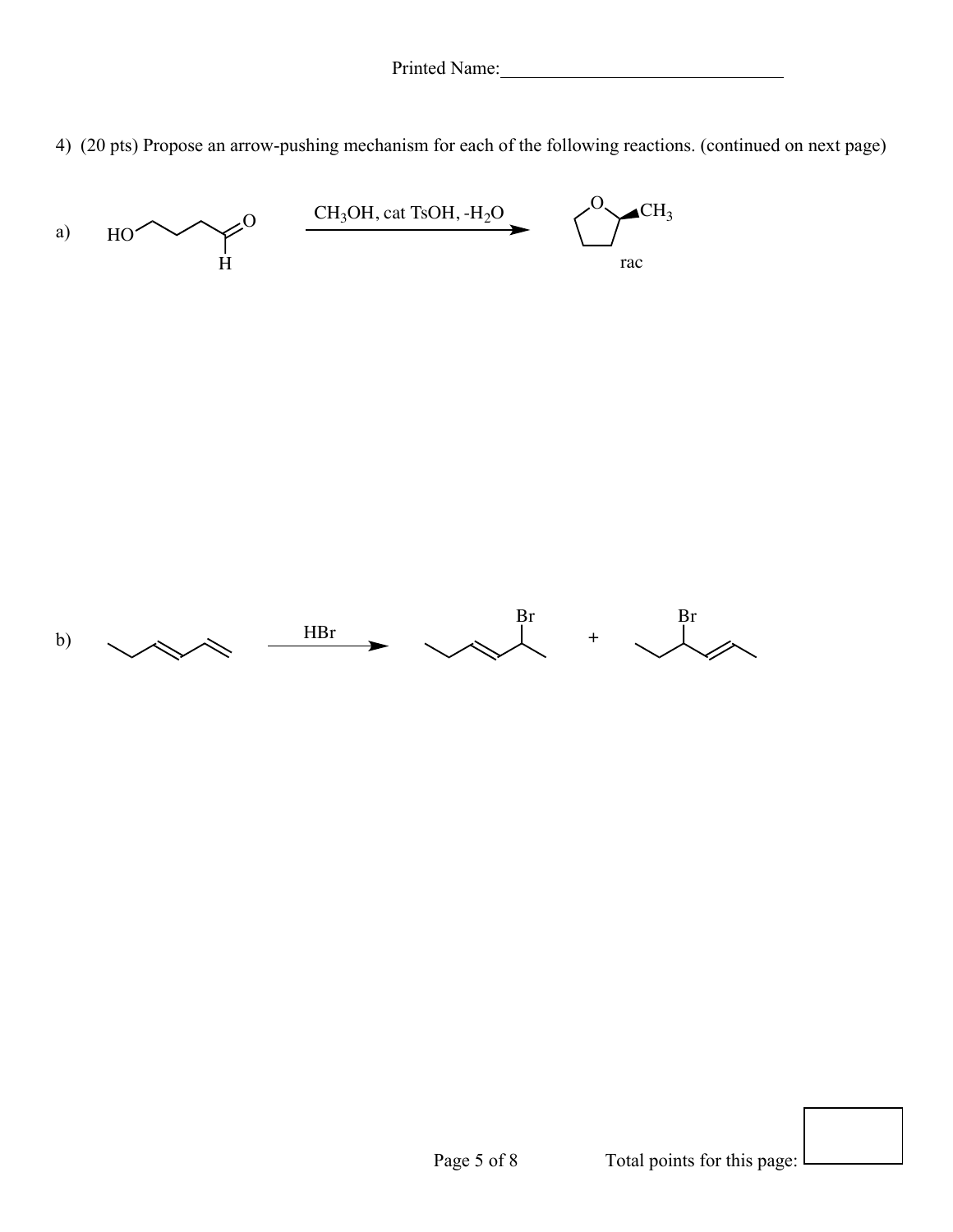## 4) – Continued –

A graduate student at CU synthesized the 1-fluoroalkylbenzene **1**. But, when he tried to purify the product by recrystallization from ethanol, compound **1** reacted to give the ether **2**. Luckily, the similar compound **3** was easily recrystallized from ethanol to give pure compound **3** without any reaction.



c) Propose and arrow pushing mechanism for the formation of ether **2** from compound **1**.

d) Propose a **short** explanation for why compound **1** reacts in hot ethanol, and why compound **3** does not react.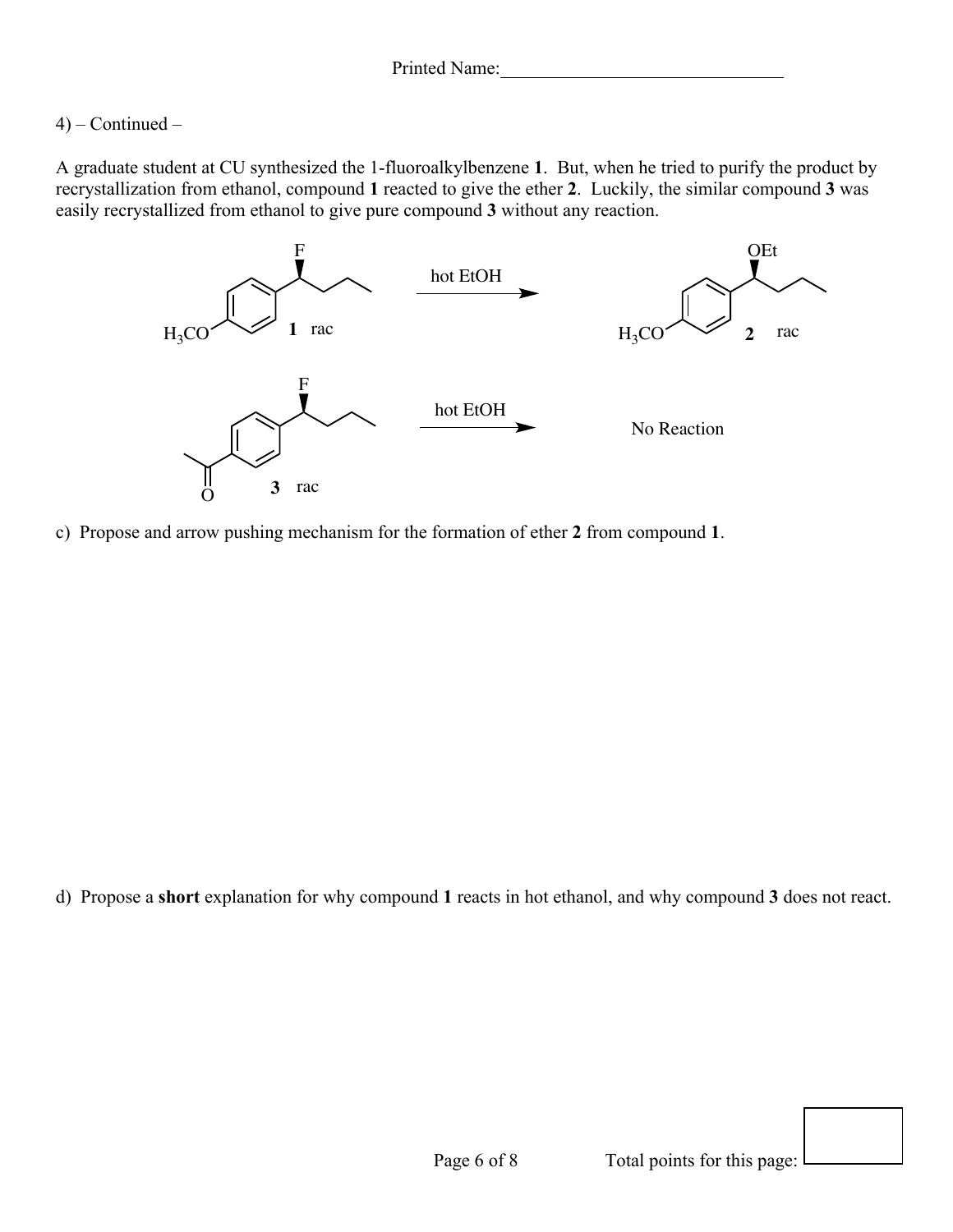Printed Name:

5) (20 pts) Propose a synthesis for each of the following targets. Allowed starting materials include benzene, Ph3P, and/or any other organic molecules containing **five (5) carbons or less**. You may use any necessary inorganic reagents. Try to make your syntheses efficient (i.e. the target should be produced in the highest possible yield). More than one step will be required. Please show all the intermediate **products** in your synthesis (not reactive intermediates involved in the mechanisms, but actual isolated molecules on the path from starting material to product). Please do not put multiple reactions over one arrow. (Continued on next page)

a) rac OH